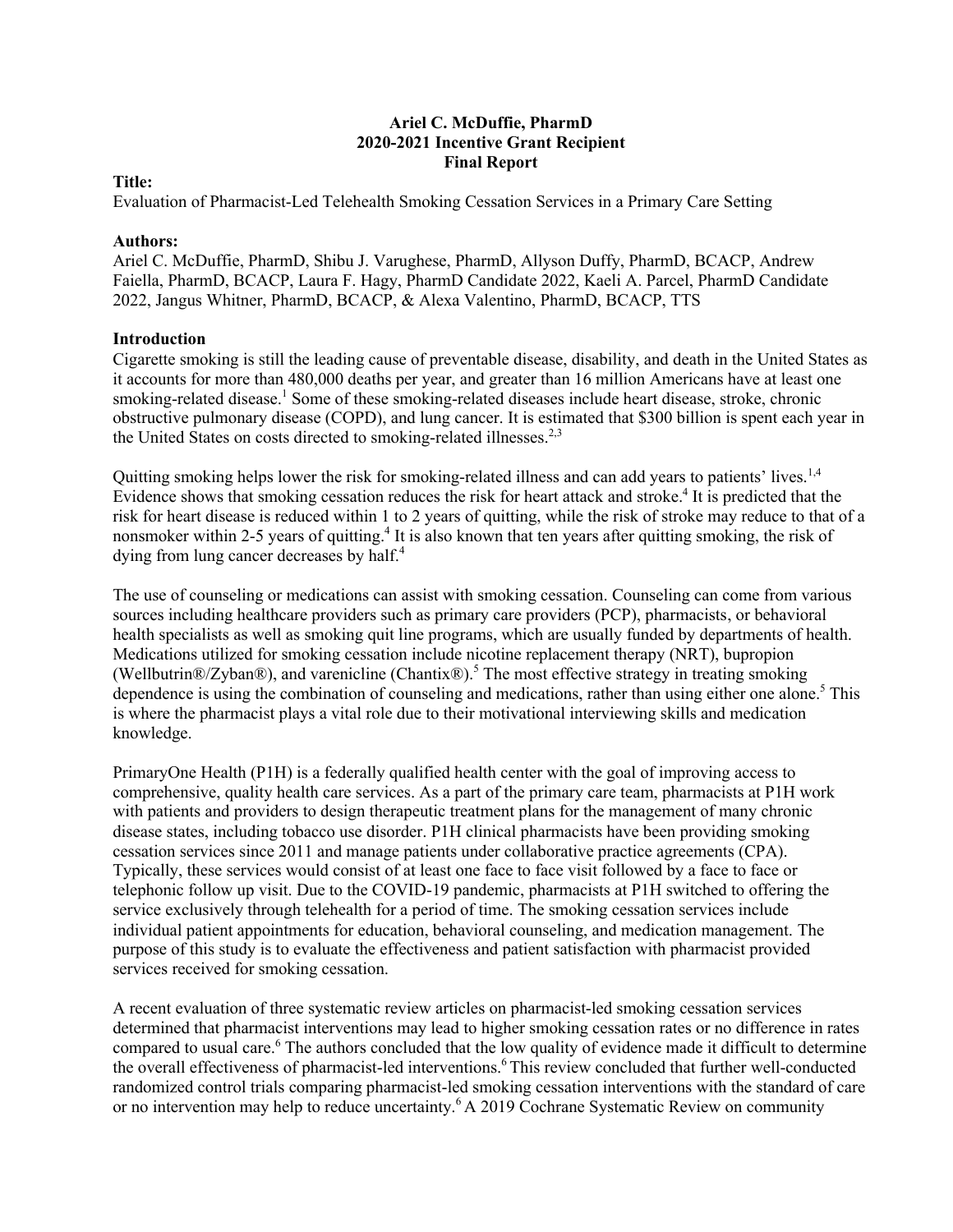pharmacy smoking cessation interventions displayed similar results; as it concluded that community pharmacists can offer effective support in smoking cessation, but the quality of evidence was low.<sup>7</sup> Some of the limitations to the evidence were possible risks of bias and low numbers of patients who quit smoking.<sup>7</sup> Another limitation identified in these reviews was the diversity of outcome measures, with some studies using biochemical verification and others using self-reported changes in smoking behavior.<sup>7</sup> The authors concluded that further studies should record pharmacotherapy that participants received and whether this made a difference in the study arms to show a true difference.<sup>7</sup> While studies have been completed on the impact of the pharmacist in smoking cessation, more studies are needed to increase the quality of evidence. It is also unclear if culturally diverse, underserved patient populations in the United States were represented in any of these studies.6,7 Lastly, this study will focus on pharmacist provided telehealth smoking cessation services, offering a unique perspective to already established literature.

For the first time in 30 years, the Surgeon General released a report on smoking cessation.<sup>8</sup> The report highlighted the role of pharmacists in assisting in the management of smoking cessation and noted that authorizing pharmacists to prescribe smoking cessation therapies and bill for interventions made could increase the success of the services.<sup>8</sup> According to the National Alliance of State Pharmacy Associations, there are currently 12 states with statutes or regulations in which pharmacists can prescribe smoking cessation products utilizing a statewide standing order.<sup>9</sup> In the state of Ohio, under current law, pharmacists can prescribe smoking cessation products under a CPA with physicians and mid-level providers.<sup>10</sup> The data from this project could help in expanding these services and support reimbursement. The proposed study will aim to fill the identified gaps in the literature by measuring a standardized smoking cessation outcome recommended by experts<sup>11</sup> to a comparator group and include a patient sample from a culturally diverse and underserved patient population. This study will also fill a gap by tracking the pharmacotherapy patients received to determine if there is a difference in the care received by a pharmacist. Additionally, there is limited evidence related to patient satisfaction with pharmacist-provided smoking cessation services $12$  and this study will address that gap, as well.

### **Objectives**

The primary objective of this study is to assess the number/rate of patients with a 30-day point prevalence abstinence and to assess patient satisfaction of smoking cessation services. The secondary objectives are to assess the number of encounters and amount of time of counseling received, and to assess the number of prescriptions for nicotine replacement therapy (NRT), varenicline (Chantix®), and bupropion (Wellbutrin®/Zyban®) prescribed at each visit.

### **Methods**

This is a prospective cohort survey study performed at P1H in collaboration with The Ohio State University College of Pharmacy and was approved by its institutional review board.

## *Setting*

P1H is located in central Ohio and is recognized as a level 3 patient-centered medical home by the National Committee for Quality Assurance (NCQA). Across 11 health center sites, P1H provides care for over 48,000 unique individuals in culturally and socioeconomically diverse communities of Franklin and Pickaway counties.

### *Participants*

Patients of P1H who were 18 years of age or older and had a type of tobacco use disorder, and new quit attempt between March 30, 2020 and August 31, 2020 were included in the study. A new quit attempt is defined as not seeing a healthcare provider for smoking cessation counseling in the previous 6 months. A patient who had a new quit attempt smoking cessation visit with the pharmacist during this time period was included in the pharmacist group. A patient who had a new quit attempt smoking cessation visit with PCP was included in the PCP group. A visit for smoking cessation was identified if a CPT code for smoking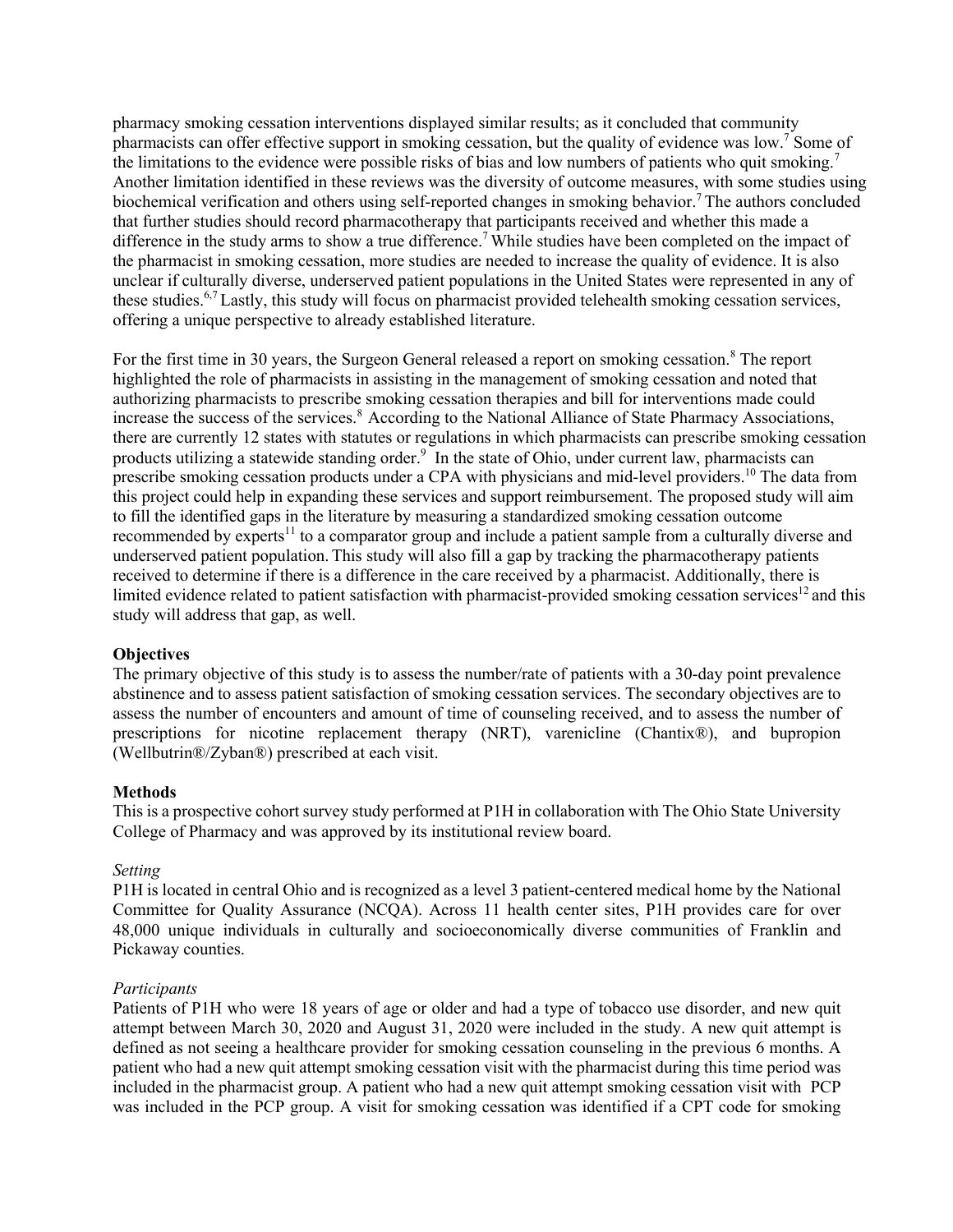cessation counseling was attached to the visit (e.g., 99406/99407), since this is standard practice for documenting for both pharmacists and PCPs at P1H. Patients with tobacco use disorder and only use other forms of tobacco besides cigarettes or who speak a language other than English were excluded. Patients who are deceased were also excluded from the study.

## *Data Collection*

At the time of IRB approval, a report was run to identify the study population using the criteria outlined above. This report identified whether patients were seeing the pharmacist or PCP for smoking cessation and if English was their primary language. All patients identified for the pharmacist group were included in the study sample. A matched sample (1:2) from the PCP group was created based on the following factors, as appropriate: age, gender, race, ethnicity, insurance type, history of COPD, and history of ASCVD.

The REDCap<sup>13</sup> survey, written by the study authors, was sent out to patients in the two study arms at least seven months following the initial smoking cessation visit. The survey was sent out using a mixed methods approach including email, phone, and mail. Previous studies have indicated that mail surveys have the highest response rates when compared to phone and web, but using a mixed combination of mail, phone, and web can increase response rates.<sup>14</sup> The survey was pilot tested by patients not eligible for the study and was developed based on previously published surveys.<sup>12</sup> Based on guidance from the National American Quitline Consortium (NAQC), a patient reported 30-day point prevalence abstinence was assessed.<sup>11</sup> Survey questions determined if healthcare providers educated patients on why they should quit smoking and medication options used for smoking cessation. Survey questions also assessed if patients felt their healthcare provider addressed their concerns about quitting smoking, modifying behaviors, and obtained overall patient satisfaction on how they felt the healthcare provider assisted them with smoking cessation. For all patients in the sample for each given month (April, May, June, July, and August), the survey was administered as seen in Figure 1. Data from the survey was collected and evaluated by the study investigators.



**Figure 1**. Survey mixed methods communication approach.

Study investigators conducted chart reviews for patients who responded to the survey. The following data was collected for each visit that smoking cessation was addressed from March 30, 2020 – February 28, 2021: demographics (age, gender, ethnicity, insurance type), diagnosis of COPD, past ASCVD event, medication(s) prescribed, and time spent counseling (<3 minutes, 3-10 minutes, >10 minutes). During the study period, pharmacists could only enter into CPAs with physicians by Ohio law.

# *Statistical Analysis*

Descriptive statistics were used to analyze how satisfied patients are with smoking cessation services provided by pharmacists and PCPs. Briefly, discrete data was presented as count (n) and frequency (%); continuous data was summarized as mean/standard deviation (SD) or median/interquartile range (IQR). Groupwise comparisons were conducted using  $\chi^2$  tests or Fisher's exact tests (for categorical variables) or Student's t tests or Mann-Wilcoxon-Whitney rank tests (for continuous variables normally distributed or not normally distributed, respectively) where appropriate. Matching and statistical tests in this study were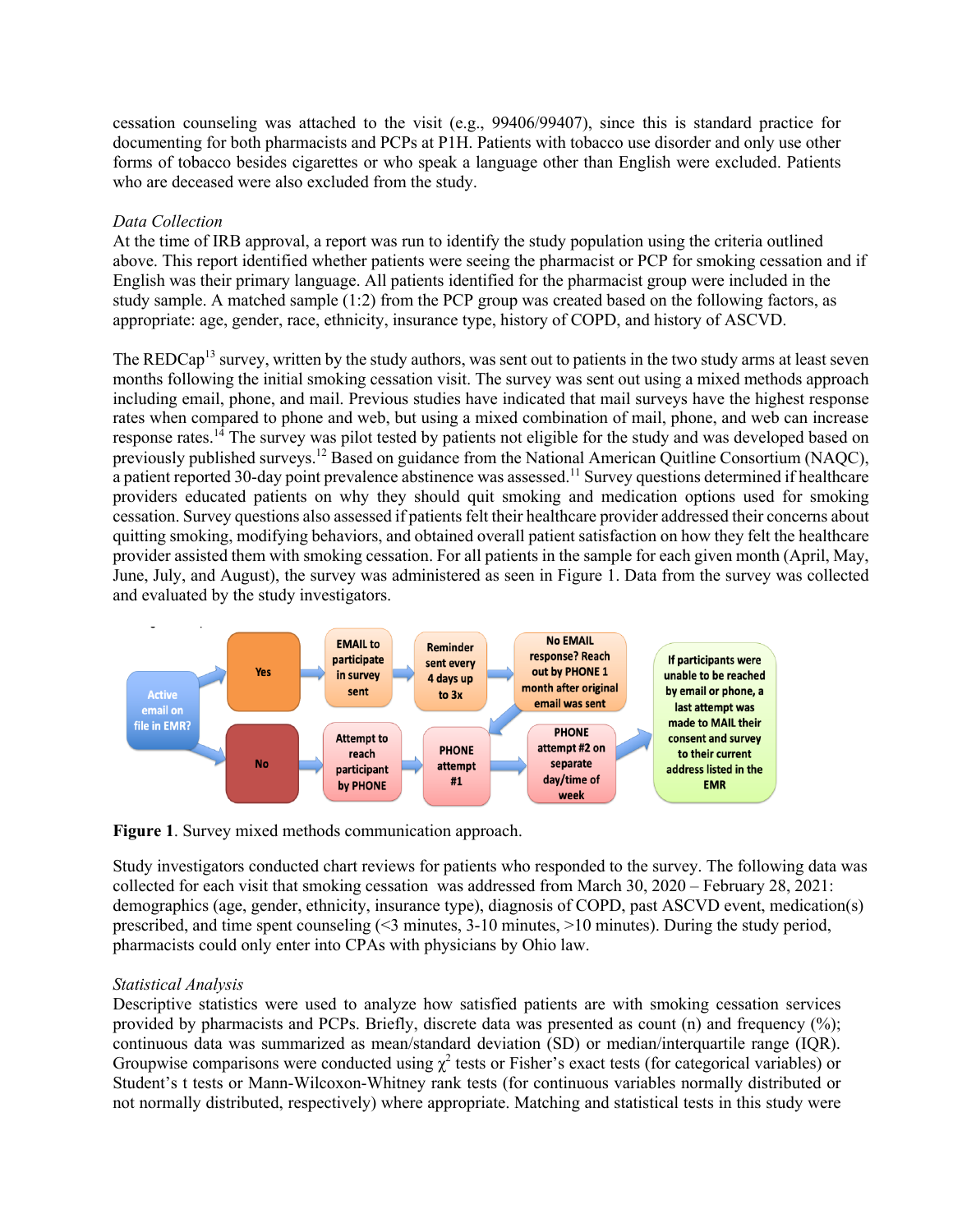conducted using R3.4 software (The R Project for Statistical Computing, http://www.r-project.org). All statistical tests were two-sided, and the significance level was  $\alpha = 0.05$ .

#### **Results**

Across the pharmacist and PCP groups, 133 patients were invited to participate in the study (44 and 89, respectively), with 4 individuals being excluded, see Figure 2. The majority of participants in both groups completed the survey via phone. The total response rate was 37.5%, with a response rate of 40.9% in the pharmacist group and 35.9% in the PCP group. Baseline characteristics were comparable between the two groups (Table 1).

For the primary outcome of a 30-day point prevalence abstinence, 22.2% (n=4) in the pharmacist group and  $9.4\%$  (n=3) in the PCP group reached this goal (p=0.23), Figure 3.

Data around patient satisfaction with smoking cessation services showed some similarities in both the pharmacist and PCP groups, however, patient satisfaction was significantly higher in the pharmacist group when it came to discussion around medications used to quit smoking  $(100\% \text{ vs } 65.6\%, \text{p=0.0041}),$ understanding how to properly use the medications  $(100\% \text{ vs } 62.5\%, \text{p=0.0020})$ , identifying behavioral changes that could be incorporated to assist with quitting  $(94.4\% \text{ vs } 65.6\%, \text{p=0.036})$  and frequent follow up visits to discuss progress of quitting  $(83.3\% \text{ vs } 46.9\%, \text{p=0.016})$ , Table 2.

When asking participants in the PCP group if their provider offered them an appointment to speak with the pharmacist to discuss quitting smoking, it was found that the majority (66.0%) of patients may not have been given the opportunity. All participants in the pharmacist group had referrals placed by their PCP and 11 individuals in the PCP only group may have been offered the opportunity to speak with a pharmacist about quitting smoking but declined.

Of the 50 participants who completed the survey across both groups, there were a total of 46 encounters for the 18 patients in the pharmacist group compared to 48 encounters for the 31 patients in the PCP group, Table 3. Patient data for 1 individual was missing from analysis. The majority of pharmacist visits included greater than 10 minutes of counseling whereas the majority of PCP visits included less than 3 minutes of counseling, and on average, patients in the pharmacist group had one additional visit for smoking cessation as compared to the PCP group, Table 3.

Across the individual pharmacist and PCP visits there was a statistically significant difference in pharmacotherapy between the two groups, with pharmacists being more likely to prescribe dual NRT and medications other than NRT alone, Table 3.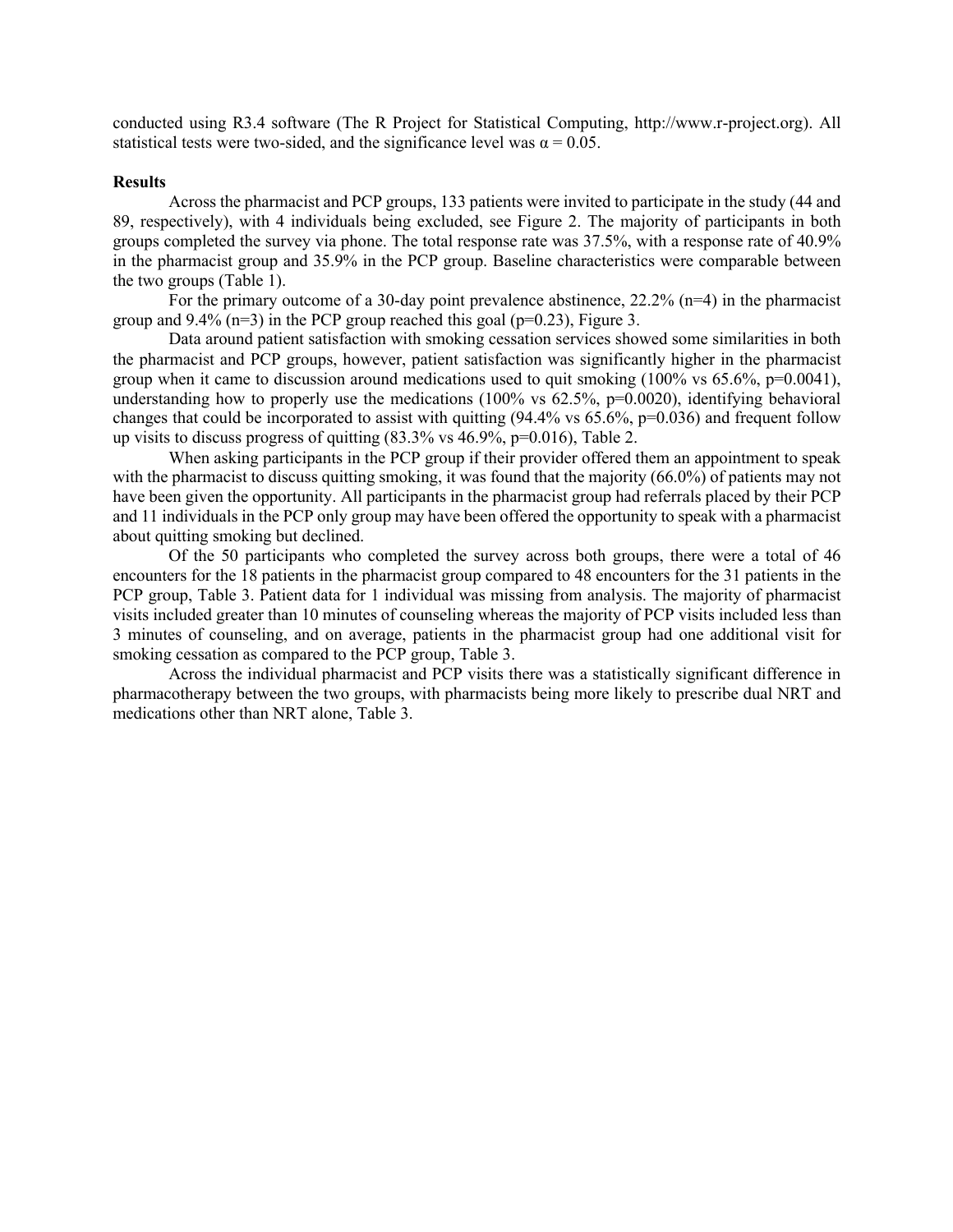

**Figure 2.** Patient algorithm.

\*3 patients in the RPh group and 1 patient in the PCP group were excluded from analysis because it was found they had a visit for smoking cessation within the 6-month timeframe.

| <b>Characteristics</b>  | <b>RPH</b> group | PCP group  | P                   |
|-------------------------|------------------|------------|---------------------|
|                         | (n = 18)         | (n = 32)   | value*              |
| Age group, years, n (%) |                  |            | $0.40^{\circ}$      |
| 21-30                   | 1 (5.6%)         | 3(9.4%)    |                     |
| 31-40                   | 4 (22.2%)        | 4 (12.5%)  |                     |
| 41-50                   | 2(11.1%)         | 7 (21.9%)  |                     |
| 51-60                   | 6(33.3%)         | 15 (46.9%) |                     |
| 61-70                   | 4 (22.2%)        | 3(9.4%)    |                     |
| 71-80                   | 1 (5.6%)         | $0(0\%)$   |                     |
| Sex, n (%)              |                  |            | 0.50 <sup>a</sup>   |
| <b>Male</b>             | 3(16.7%)         | 9(28.1%)   |                     |
| <b>Female</b>           | 15 (83.3%)       | 23 (71.9%) |                     |
| Race, n (%)             |                  |            | $0.54^{\circ}$      |
| Black/African           | 9 (50%)          | 13 (40.6%) |                     |
| <b>American</b>         | 9(50%)           | 16 (50%)   |                     |
| White                   | $0(0\%)$         | 3(9.4%)    |                     |
| <b>Other</b>            |                  |            |                     |
| Ethnicity, n (%)        |                  |            | $0.61$ <sup>a</sup> |
| <b>Hispanic</b>         | 2(11.1%)         | 2(6.3%)    |                     |
| <b>Not Hispanic</b>     | 16 (88.9%)       | 30 (93.7%) |                     |
| Insurance status, n (%) |                  |            | $0.85^{\circ}$      |
| <b>Medicaid</b>         | 13 (72.2%)       | 19 (59.4%) |                     |
| <b>Medicare</b>         | 1 (5.6%)         | 4 (12.5%)  |                     |
| <b>Commercial</b>       | 3 (16.7%)        | 5(15.6%)   |                     |

**Table 1.** Patient Demographics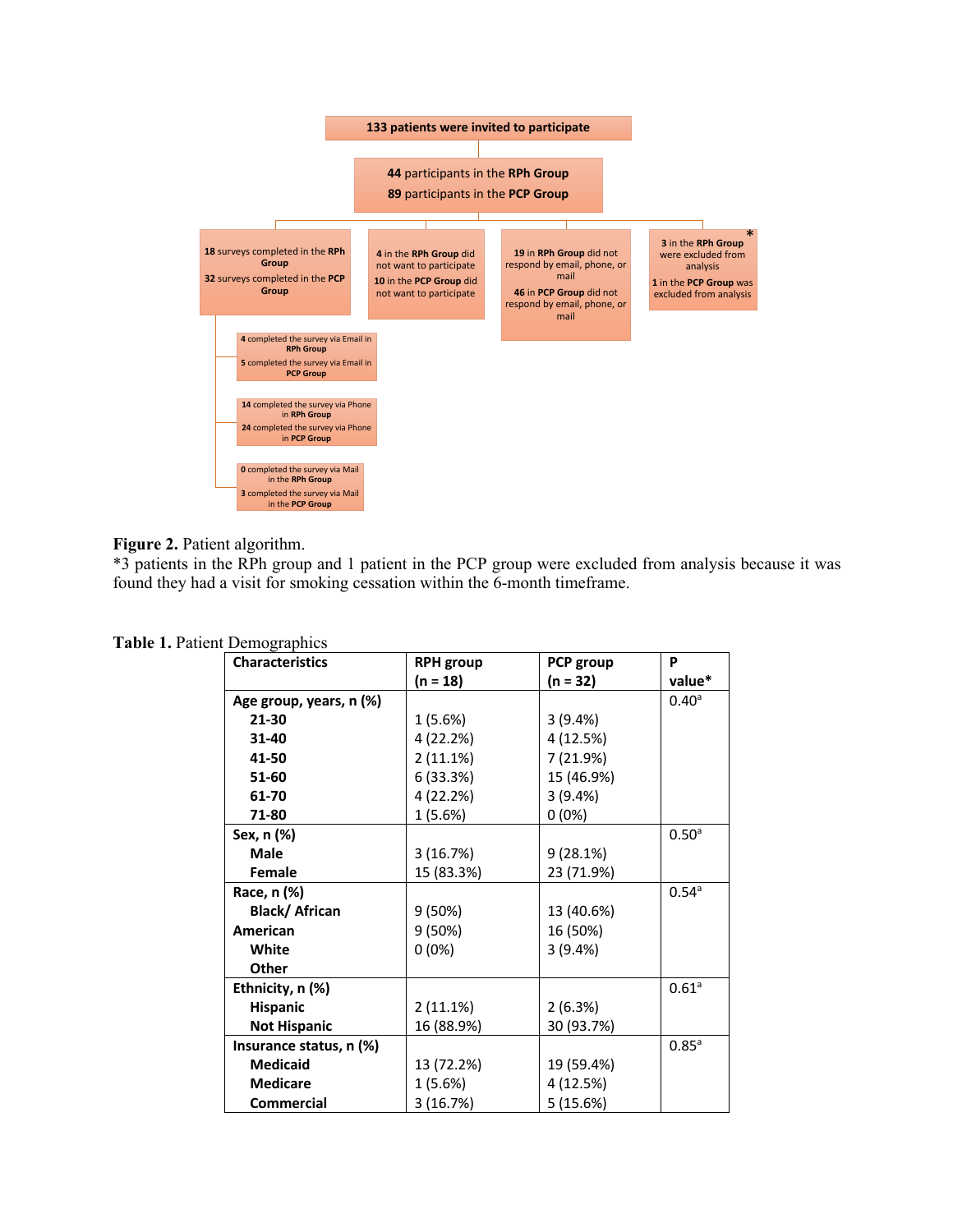| <b>Uninsured</b>        | 1 (5.6%)   | 4 (12.5%)  |                   |
|-------------------------|------------|------------|-------------------|
| History of COPD, n (%)  |            |            | 0.73 <sup>a</sup> |
| <b>Yes</b>              | 5(27.8%)   | 7 (21.9%)  |                   |
| No                      | 13 (72.2%) | 25 (78.1%) |                   |
| History of ASCVD, n (%) |            |            | 0.49a             |
| Yes                     | 5(27.8%)   | 6(18.8%)   |                   |
| No                      | 13 (72.2%) | 26 (81.2%) |                   |

\*All statistical tests were two-sided, and the significance level was 0.05. a Fisher's exact test was used.





**Figure 3.** Assessment of 30-day point prevalence abstinence \*All statistical tests were two-sided, and the significance level was 0.05. a Fisher's exact test was used where appropriate.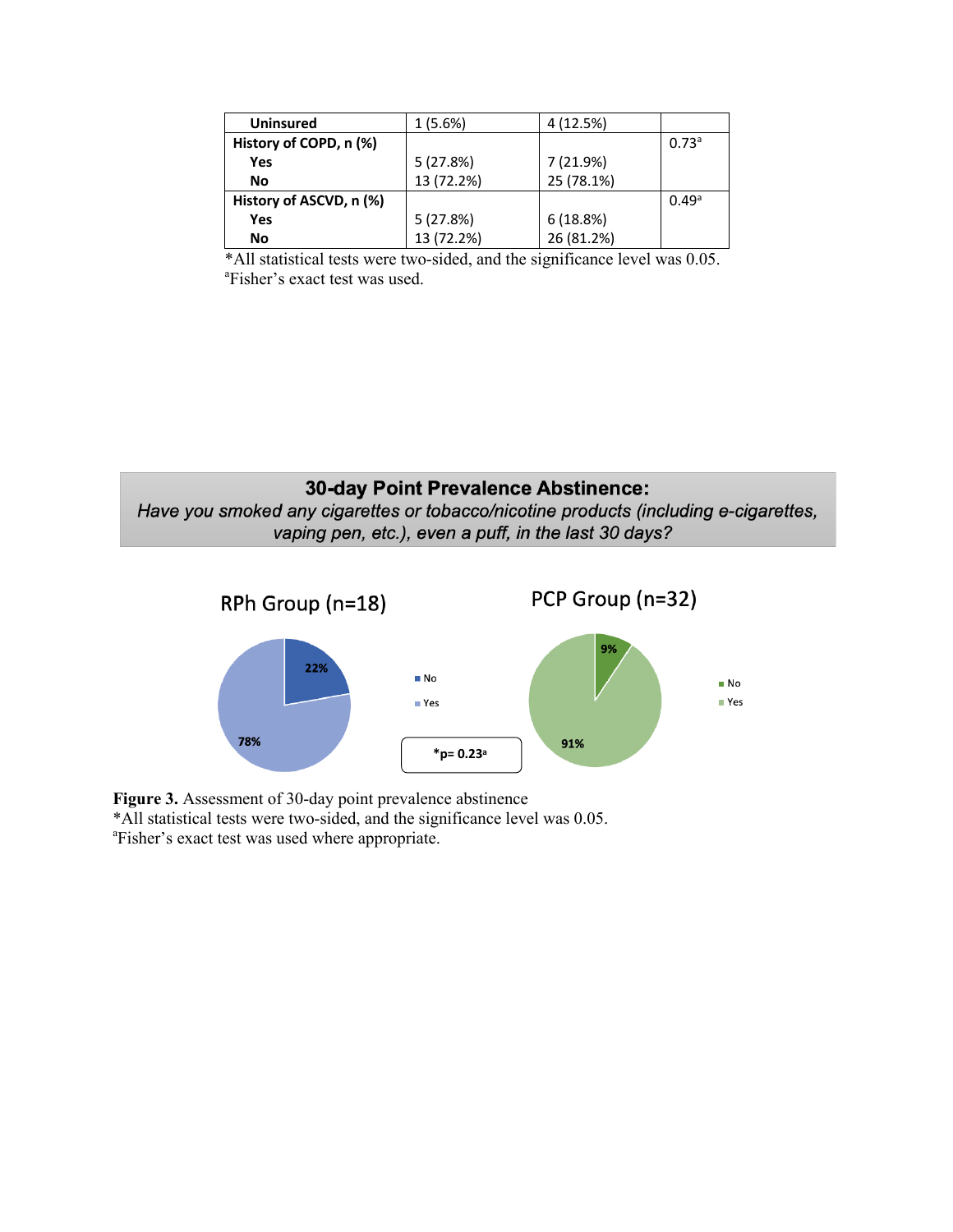| <b>Patient Satisfaction of Smoking Cessation Services</b>                               |                                  |                                           |                                                   |                       |  |
|-----------------------------------------------------------------------------------------|----------------------------------|-------------------------------------------|---------------------------------------------------|-----------------------|--|
| My provider                                                                             | Group<br>(RPh n=18 vs. PCP n=32) | <b>Strongly</b><br>Agree & Agree<br>n (%) | Strongly<br>Disagree &<br><b>Disagree</b><br>n(%) | P value*              |  |
| Educated me on why I should quit smoking                                                | <b>RPh</b>                       | 17 (94.4%)                                | 1(5.6%)                                           | 0.23a                 |  |
|                                                                                         | <b>PCP</b>                       | 25 (78.1%)                                | 7 (21.9%)                                         |                       |  |
| Talked with me about why I want<br>to quit smoking                                      | <b>RPh</b>                       | 16 (88.9%)                                | $2(11.1\%)$                                       | 0.098a                |  |
|                                                                                         | <b>PCP</b>                       | 21 (65.6%)                                | 11 (34.4%)                                        |                       |  |
| Addressed my concerns about quitting                                                    | <b>RPh</b>                       | 17 (94.4%)                                | 1(5.6%)                                           | 0.073a                |  |
| smoking                                                                                 | <b>PCP</b>                       | 23 (71.9%)                                | 9(28.1%)                                          |                       |  |
| Helped me to understand how medications<br>could work to help with quitting             | <b>RPh</b>                       | 18 (100%)                                 | $0(0\%)$                                          | $0.0041$ <sup>a</sup> |  |
|                                                                                         | <b>PCP</b>                       | 21 (65.6%)                                | 11 (34.4%)                                        |                       |  |
| Helped me to understand how to properly use<br>medications to help with quitting        | <b>RPh</b>                       | 18 (100%)                                 | $0(0\%)$                                          |                       |  |
|                                                                                         | <b>PCP</b>                       | 20 (62.5%)                                | 12 (37.5%)                                        | $0.0020$ <sup>a</sup> |  |
| Helped me to identify changes to my<br>behaviors to help with quitting                  | <b>RPh</b>                       | 17 (94.4%)                                | 1(5.6%)                                           |                       |  |
|                                                                                         | <b>PCP</b>                       | 21 (65.6%)                                | 11 (34.4%)                                        | 0.036a                |  |
| Followed up with me frequently to talk about<br>my progress with quitting smoking       | <b>RPh</b>                       | 15 (83.3%)                                | 3(16.7%)                                          |                       |  |
|                                                                                         | <b>PCP</b>                       | 15 (46.9%)                                | 17 (53.1%)                                        | 0.016 <sup>a</sup>    |  |
| I would recommend my provider to a family<br>member or friend who wants to quit smoking | <b>RPh</b>                       | 18 (100%)                                 | $0(0\%)$                                          | 0.28 <sup>a</sup>     |  |
|                                                                                         | <b>PCP</b>                       | 28 (87.5%)                                | 4 (12.5%)                                         |                       |  |

**Table 2.** Patient satisfaction of smoking cessation services

\*All statistical tests were two-sided, and the significance level was 0.05. <sup>a</sup>Fisher's exact test or  $χ$ 2 test was used where appropriate.

**Table 3.** Comparison of number of visits, time spent, and medications prescribed per visit of RPh and PCP groups

| <b>Characteristics</b>             | <b>RPH</b> group | PCP group   | P value*               |
|------------------------------------|------------------|-------------|------------------------|
|                                    | (46 visits)      | (48 visits) |                        |
| <b>Medication prescribed</b>       |                  |             | $0.045^a$              |
| None                               | 27               | 34          |                        |
| <b>NRT Patch</b>                   | 2                | 4           |                        |
| <b>NRT Gum</b>                     | 1                | 2           |                        |
| NRT Lozenge                        | $\overline{2}$   | 5           |                        |
| NRT dual therapy (Patch + Lozenge) | 7                | 1           |                        |
| NRT dual therapy (Patch + Gum)     | $\overline{2}$   |             |                        |
| <b>Bupropion</b>                   | 1                | 0           |                        |
| Varenicline                        | 4                | 0           |                        |
| Time spent at visit                |                  |             | $< 0.001$ <sup>a</sup> |
| <3 minutes                         | 0                | 46          |                        |
| 3-10 minutes                       | 7                | 1           |                        |
| >10 minutes                        | 39               | 0           |                        |
| Total number of visits             |                  |             |                        |
| Mean (sd)                          | 2.56(2.38)       | 1.52(0.81)  | 0.089 <sup>b</sup>     |
| Median (IQR)                       | 1(1, 4.25)       | 1(1, 2)     | 0.27 <sup>c</sup>      |
| Sample size                        | 18               | 31          |                        |

minutes; sd, standard deviation; IQR, interquartile range, from  $1<sup>st</sup>$  to  $3<sup>rd</sup>$  quartile. \*All statistical tests were two-sided, and the significance level was 0.05. Missing data were not included in statistical tests.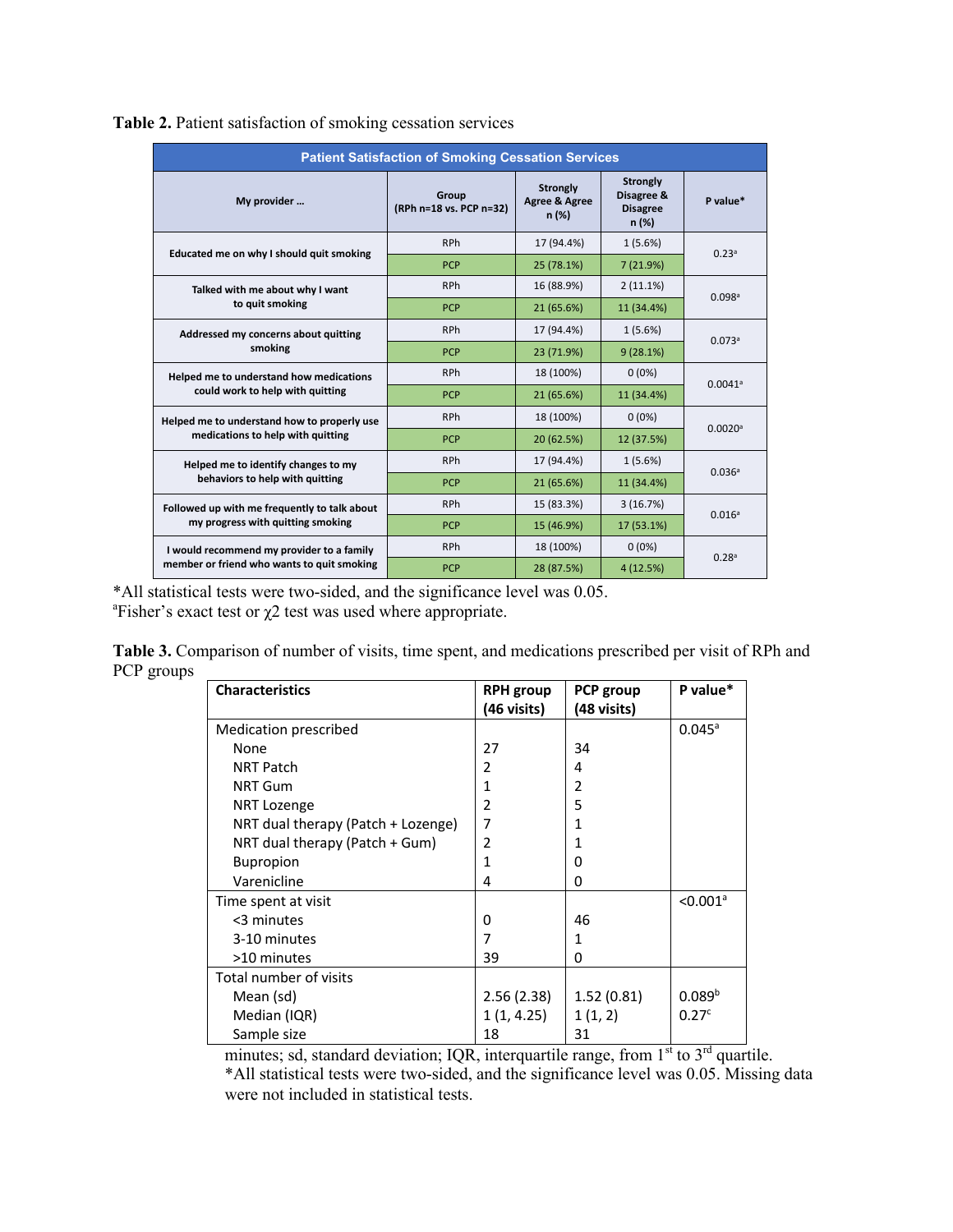a Fisher's exact test was used. <sup>b</sup>Unpaired Student's t test was used. c Unpaired U rank sum test was used.

#### **Discussion**

Most patients did not reach a 30-day point prevalence abstinence; however, more individuals reached the goal in the pharmacist group  $(4/18, 22.2\%)$  as opposed to the PCP group  $(3/32, 9.8\%)$ . According to the Centers for Disease Control and Prevention (CDC), fewer than one in ten adult cigarette smokers succeed in quitting each year.<sup>15</sup> Based on a similar study looking at cessation rates of individuals undergoing elective surgery, the percentage of patients who reached a 30-day point prevalence abstinence at 6 months was  $20.0\%$  (n=120) in the group who was referred to a pharmacist compared to 7.0% (n=104) in the group who was not.<sup>16</sup> NAQC recommends using caution when comparing quit rate programs due to the fact that services offered may differ in a variety of ways, however, in both studies patients who were seen by a pharmacist surpassed the national average considered by the CDC.<sup>11,15</sup> This study was conducted during the COVID-19 pandemic. According to an article in the Wall Street Journal, the decade long decline in U.S. cigarette sales halted in 2020 as many people used tobacco products more frequently due to the stress around the pandemic and spending more time at home.<sup>17</sup> This is an important take away, as it likely influenced cessation rates, leading to a lower percentage of patients reaching this goal in the study.

The results demonstrate that the majority of patients are satisfied with the services that they are receiving from their providers regarding smoking cessation. Patients perceived that pharmacists addressed how smoking cessation medications work, how to properly use the medications, and behavior changes significantly more than PCPs. This could be due to the pharmacists' expertise in medication therapy management and motivational interviewing. It is also important to note that pharmacists are not under the same time constraints as PCPs which may have also contributed to these findings. Based on the study findings, pharmacists also follow up more frequently to discuss progress with quitting smoking in comparison to PCPs.

Pharmacists spend more time counseling patients on smoking cessation compared to PCPs. Although the total number of visits when comparing pharmacists to PCPs was not statistically significant, there is clinical significance, as the pharmacists group has a lower sample size and higher average rate of visits, Table 3. Spending more time counseling may lead to higher rates of smoking cessation, as seen in the pharmacist group. These results are consistent with findings from previous literature which found that more intensive programs that provided structured care and behavioral support where patients had consistent follow-up likely had better cessation rates compared to less intensive programs which typically comprised of a few minutes of advice on how to quit.<sup>7</sup>

In addition to their capacity to spend more time and follow up more frequently with patients, pharmacists, the medication experts on the interprofessional team, are uniquely positioned to provide smoking cessation medication management. Pharmacists are well trained to collect and assess the many independent patient variables that should be considered when choosing therapy such as screening for contraindications, drug interactions, and potential adverse drug reactions. Pharmacists are also well-versed in providing evidence-based recommendations. In this study, pharmacists were more likely to prescribe dual NRT which is an important finding considering that a randomized controlled trial has shown that dual NRT is more effective than NRT monotherapy at 22 weeks.<sup>18 19</sup> Pharmacists were also more likely to prescribe medications other than NRT which is a key finding, as studies show that bupropion is just as effective as NRT monotherapy and varenicline is shown to be more effective than monotherapy NRT or bupropion.<sup>20</sup> These findings support pharmacists' involvement in more intensive, evidence-based medication management for smoking cessation. They also validate the need for pharmacists to prescribe smoking cessation medications and bill for interventions via standing order/CPAs to increase the success of services, as proposed by the Surgeon General.

In 2019, 88.8% of adults at P1H were screened for tobacco use and received cessation interventions.21The results of this study indicate that some patients from the PCP group do not recall being offered an appointment with a pharmacist. This may be due to the patients not being interested in quitting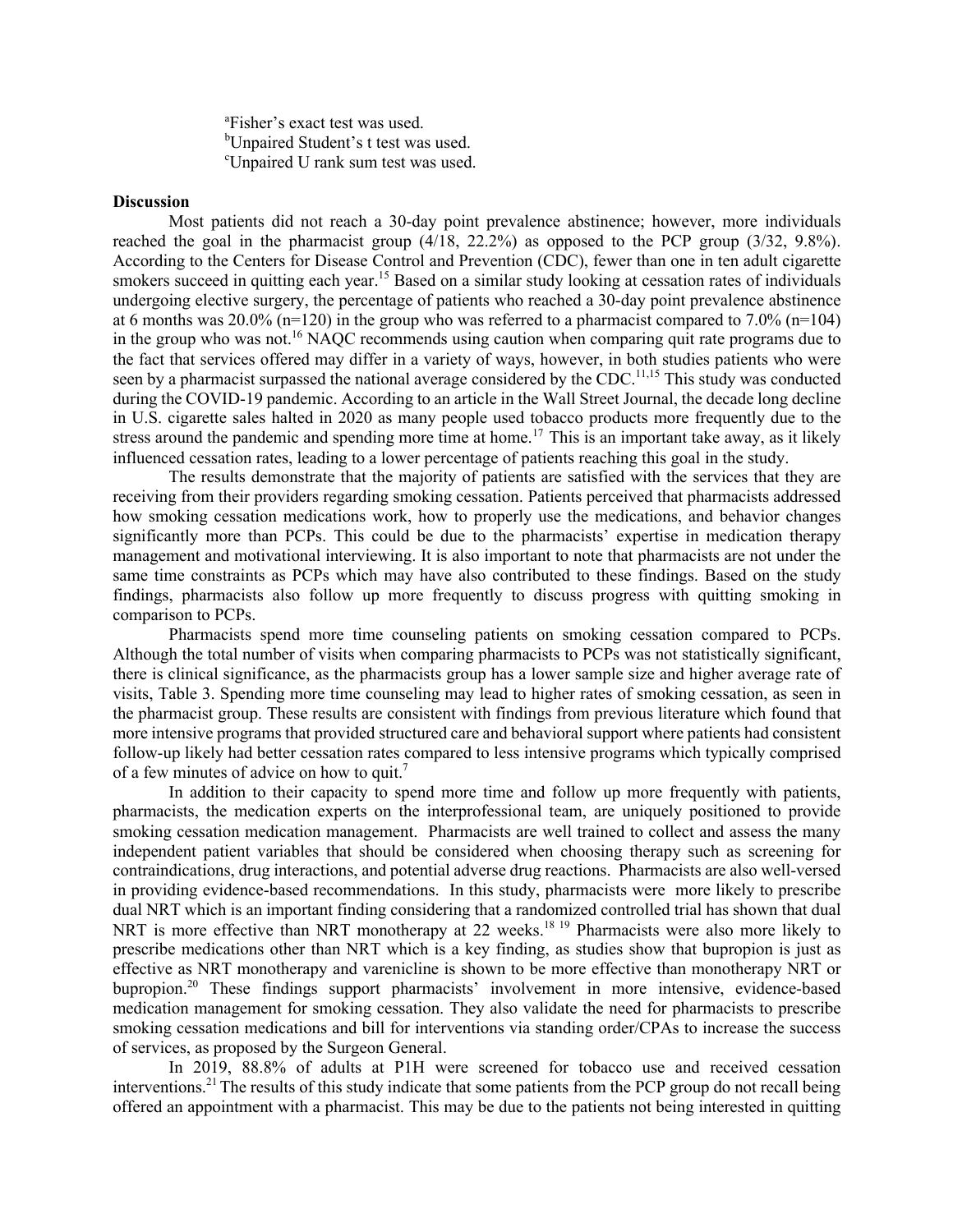or providers needing to be re-educated on the service and the referral process. The PCP's assessment of the patient's interest in quitting may also play a factor in their decision to offer a pharmacist referral. Further investigation is likely needed to determine the factors that influence PCP's choices around referrals to pharmacists or other smoking cessation services. As an internal next step, the clinical pharmacy team at P1H will take a closer look at the referrals being placed around smoking cessation.

The small sample size and the low incidence of 30-day point prevalence abstinence makes it difficult to detect a statistically significant difference between the two groups. A larger sample size may have allowed for differences between the groups to be detected. The study was originally designed to reach patients via text messaging as a first step prior to the steps outlined in Figure 1. At the last minute this feature was unable to be utilized due to external factors outside of the researchers' control. The inability to use the text messaging feature through REDCap limited an opportunity in reaching patients for a higher response rate. However, our mixed methods approach utilizing email, phone, and mail likely diversified the patient sample responding to the survey and enhanced response rates. Excluding non-English speaking patients is also a potential limitation, as 35.1% of patients served by P1H in 2019 were best served in a language other than English.<sup>21</sup> Unfortunately, this exclusion was necessary in order for patients to be able to understand and engage in the study survey. There is also the potential for recall bias, as patients were asked to think back over the past year. In addition, non-responder bias is also a limitation, as there is a potential that the results of the respondents could differ in a meaningful way from nonrespondents. Lastly, the use of self-reported measures of smoking cessation abstinence may limit the reliability of the evidence although this is a best practice recommendation.<sup>11, 22</sup>

This study highlights the impact of pharmacist driven services on culturally diverse, underserved patient populations, illustrating the satisfaction provided to individuals who typically may not be able to participate in these services. This study supports the expansion of pharmacist services and reimbursement proposed by the Surgeon General. These changes would expand patient access to obtain better success with tackling this significant public health problem. Future research may be needed to survey PCPs on determining their comfort with prescribing non-NRT monotherapy options and should seek to include larger sample sizes so that differences in smoking cessation abstinence can potentially be detected.

### **Funding**

This study was incentivized by grant funding provided by the APhA Foundation and Community Pharmacy Foundation.

### **Acknowledgements**

The authors thank Junan Li, PhD, biostatistician at The Ohio State University College of Pharmacy, for providing statistical support.

### **References**

- 1. U.S. Department of Health and Human Services. The Health Consequences of Smoking—50 Years of Progress: A Report of the Surgeon General. Atlanta: U.S. Department of Health and Human Services, Centers for Disease Control and Prevention, National Center for Chronic Disease Prevention and Health Promotion, Office on Smoking and Health, 2014 [accessed 2019 Jan 30].
- 2. U.S. Department of Health and Human Services. The Health Consequences of Smoking—50 Years of Progress: A Report of the Surgeon General. Atlanta: U.S. Department of Health and Human Services, Centers for Disease Control and Prevention, National Center for Chronic Disease Prevention and Health Promotion, Office on Smoking and Health, 2014 [accessed 2017 Nov 6].
- 3. Xu X, Bishop EE, Kennedy SM, Simpson SA, Pechacek TF. Annual Healthcare Spending Attributable to Cigarette Smoking: An Updateexternal icon. American Journal of Preventive Medicine 2014;48(3):326–33 [accessed 2017 Nov 6].
- 4. U.S. Department of Health and Human Services. How Tobacco Smoke Causes Disease: What It Means to You. Atlanta: U.S. Department of Health and Human Services, Centers for Disease Control